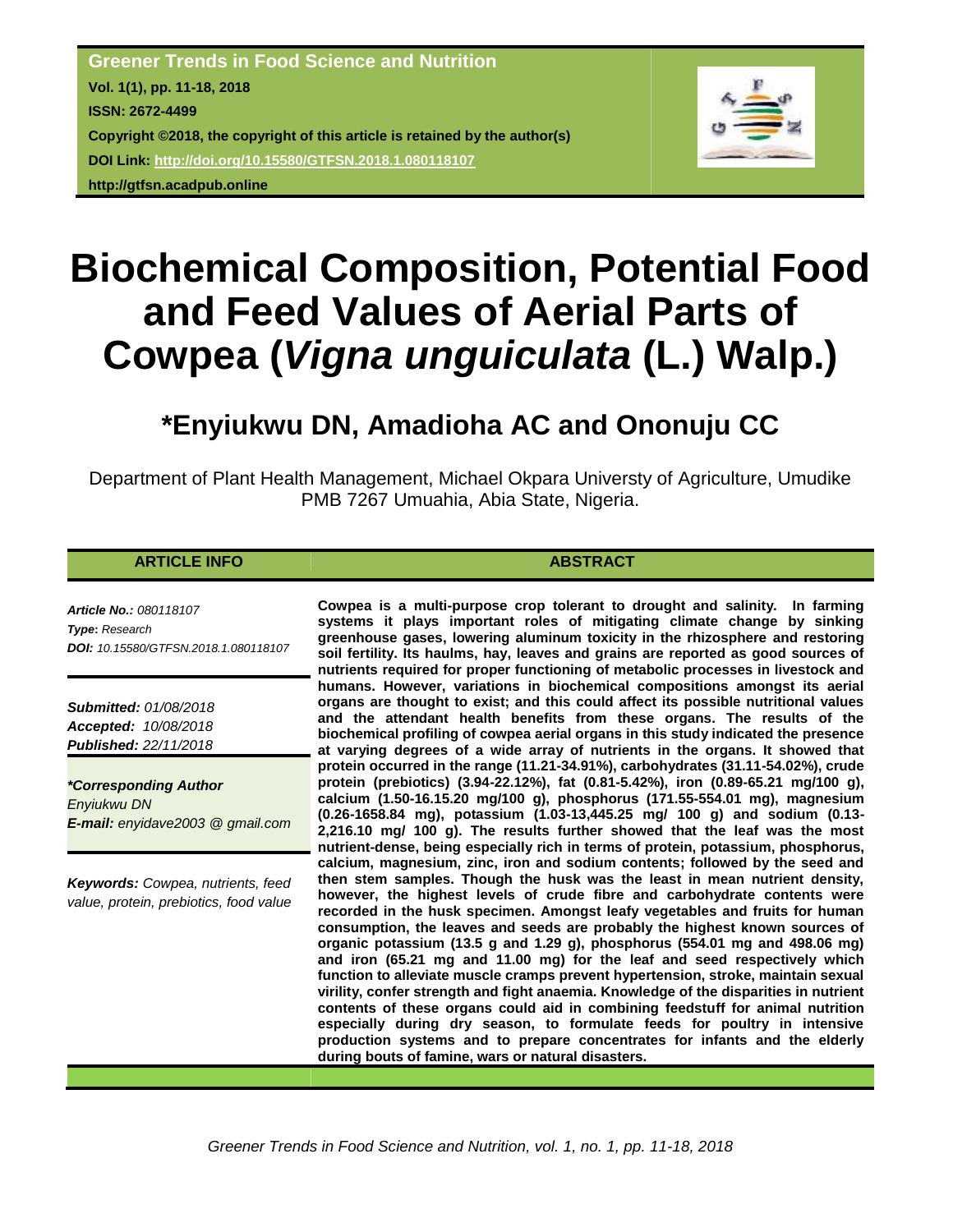#### **INTRODUCTION**

Cowpea (*Vigna unguiculata* L. Walp.) (Fabaceae) an annual legume native to Africa is one of the most important pulses in the world (Abdullahi and Tsowa, 2014). The crop is widely cultivated in Africa, Asia and the Americas as sole or intercrop with yam, cassava, maize, sorghum, millet and rice (AATF, 2012; Awurum and Enyiukwu, 2013a). The crop is heat, drought and salinity tolerant (Davis *et al*., 2007). In rotation systems, it functions as diseases breaker, aids to eliminate or reduce cereal-cereal fallow periods and improve the yield of component crops by 30 % (Heuza *et al*., 2015). cowpeas restore soil fertility through symbiosis with nodular *Bradyrhizobia spp.*, fixing up to 140-240kgN/ ha per annum (Enyiukwu and Awurum, 2013a; 2013b, Heuza *et al*., 2015). Cowpea also plays several important environmental roles. In tropical soils, it helps to lower aluminum ion toxicity and serves to control erosion (Source: www.leafforlife.org>VIGNAUNG). In addition, it also actively sinks greenhouse gases (GHGs) and ameliorates climate change effects (FAO, 2016).

Cowpeas are used as medicine, fodder, feed and food (Awurum, 2000; Okwu and Njoku, 2009). The root is used by natives to prepare antidote against snake bite; In animal husbandry, the crop is used as forage or cut-and-carry fodder during the season and silage or in some cases hay during off seasons (Duke, 1983). The husks are also valuable off-season feedstuff for livestock in arid zones; whose sales earn 25% more income for herd-farmers in drier agro-ecologies of West African region (SADAFF, 2013). The grains are utilized in intensive poultry management to formulate concentrates for (Awurum, 2000; Balaiel, 2015).

All parts of the crop can be consumed as food (AATF, 2012). The leaves, green pods, dry pods, green grains and dry grains (Fig. 1) can be eaten as vegetables or processed food-forms such as bean cake (*akara*) and paste popularly known as *moi moi* in Nigeria (Abdulalahi and Tsowa, 2014). The dry ground pods are used to supplement (or compliment) melon in making *Egusi* soup in some parts of the country (Chikwendu *et al*., 2014). Cowpea leaves is reported to compare favourably in nutrient status and density with vegetables such as amaranth, taro, spinach, pumpkins, lettuce and sweet potato (Nielsen *et al*., 1997). Besides the grains, the mild-flavoured leaves are also significantly rich in protein, micro- as well as macronutrients (Aveling, 2007; Alemu *et al*., 2016). As such the crop could play significant roles in fighting malnutrition and provide protein-calorie and minerals security (Abdulalahi and Tsowa, 2014; FAO, 2016). Though its leaves are higher in nutrients than the seeds; both contain significant amounts of essential amino acids such as lysine, valine, phenylalanine and isoleucine (Nielsen *et al*., 1997; Mamiro *et al*., 2011; AATF, 2012). Its nutrient rich status could therefore be exploited to offset the recommended daily averages of majority of essential nutrients for humans and in so doing strengthen the immunity, vision, heart and circulatory health, fight depression and diabetes, prevents cold sores and enrich the blood and overall health of its consumers (Hallensleben *et al*., 2009; HBT, 2016). In the end, cowpea will thus contribute to ameliorating protein-calorie deficiency in sub-Saharan Africa (Okonya and Maas, 2012; Enyiukwu *et al*., 2018).

Food insecurity ranks major amongst the indices of poverty in a nation. Malnutrition is reported to underpin low resistance to various diseases especially among children and young human adults. In recent years surveys suggested that malnutrition caused up to 50% mortality of children on a global basis (Abdulalahi and Tsowa, 2014). These authors argued that factors of high cost of animal protein coupled with inadequate intake of macro- and micronutrients during pregnancy and periods of rapid growth in children from other sources contributed to malnutrition and child-mortality in developing countries of the world. Estimates further show that 80% of the world's population is deficient in iron with 30 % actually coming down with iron deficiency anaemia (Axe, 2018). Some workers as a result believe that adequate knowledge about the nutrient and/or antinutrient values of food and feedstuffs could lead to adoption and utilization of varied plant sources to maintain human health especially in meat scare environments (Chikwendu *et al*., 2014; Enyiukwu *et al.,* 2018).

Nutrients are generally known to play important roles in the productive performance and to maintain health and well being of livestock, poultry and humans (Campos-Vegas *et al*., 2010; Afolabi et al., 2012; Abdullahi and Tsowa, 2014). Variations in nutrient contents and values of forage, feed and food ingredients between seasons and amongst organs of the same or related plant species have been reported (Addass *et al*., 2011; Chikwendu *et al*., 2014). In the light of these therefore, this study evaluated the biochemical composition, potential food and feed values of aerial organs cowpea for animal and human consumption.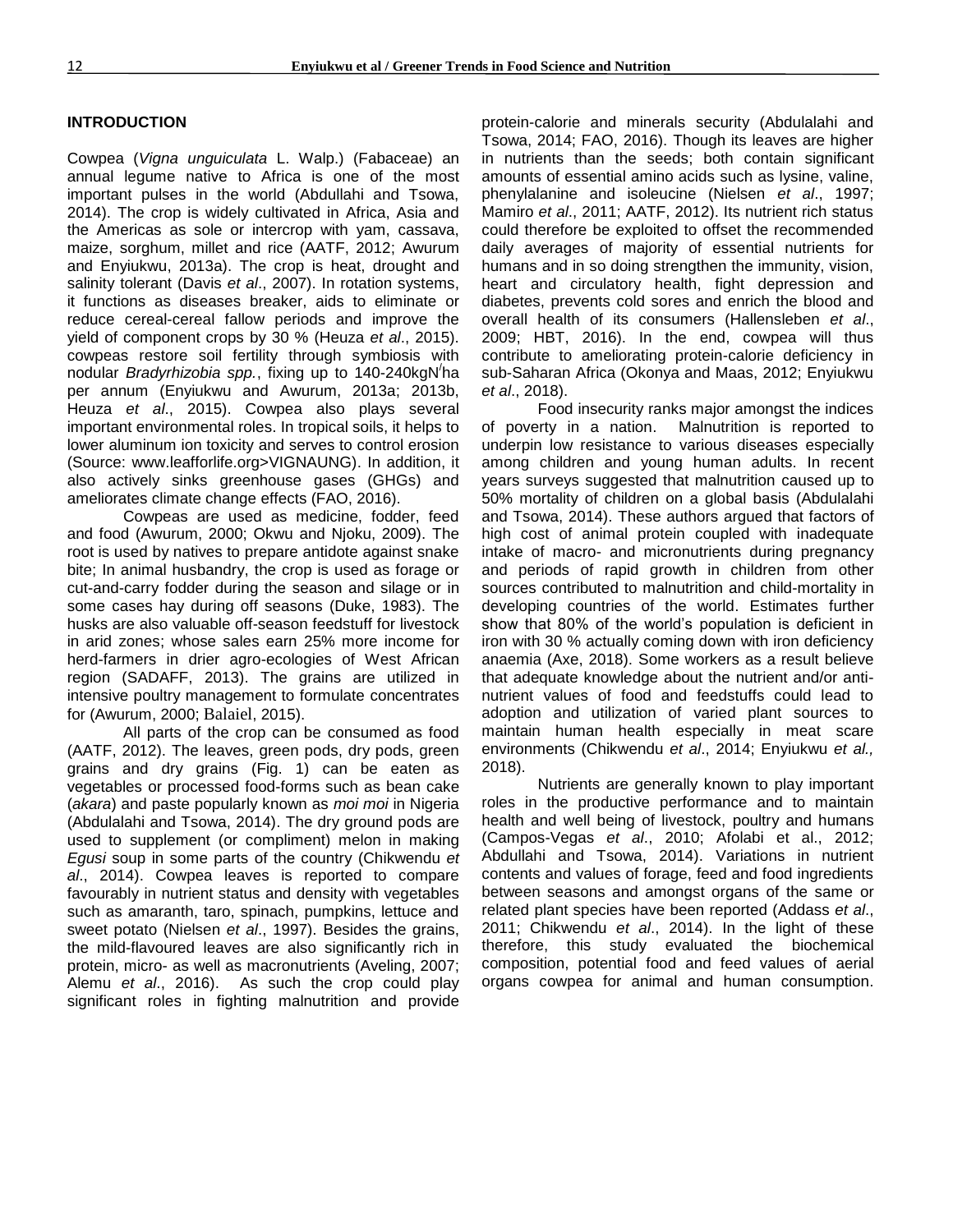

**Figure 1: Cowpea plant and some of its aerial organs**

**A.** = Cowpea; growing in the field; **B.** = Mature cowpea leaves; **C.** = Fresh pods of cowpea; **D.** = Dry pods of cowpea; **E.** = Grains (seeds) of cowpea; **F.** = Husks of the plant

### **MATERIALS AND METHODS**

#### **Sources of seeds Preparation of plant samples for analyses.**

The experiment was conducted at the Greenhouse and Plant Pathology Laboratory of the College of Crop and Soil Sciences of Michael Okpara Universty of Agriculture, Umudike as well as the Analytical Laboratories of the Federal Institute for Industrial Research Oshodi, Lagos. The seeds of cowpea (Var. IAR-48) obtained from the Research and Training (R&T) Unit of the College of Crops and Soil Sciences were used for the study. They were sown 3 per 20 cm diameter pots containing heat sterilized top soil (4 kg) and watered twice daily. Pots were laid out in completely randomized design (CRD). At maturity the seedlings were harvested. Collected samples were airdried at the laboratory bench for 1 day and then enveloped and oven-dried at  $60^{\circ}$ C for 3 days. Fifty grams of the specimens (leaves, stems, pods and seeds) were weighed out with a digital balance and ground into powder using a hand milling machine

(Corona Lavesh 250) (Amadi and Oso, 1996). The powdered specimens were stored separately in air-tight bottles and kept in dark cupboard until required for nutrients and biochemical analyses.

#### **Biochemical analyses of aerial organs of cowpea**

Standard methods based on the protocols of AOAC (2000) as adopted in the studies by Kayode *et al.* (2008) and Enyiukwu *et al*. (2018) were employed in the determination of the proximate compositions (moisture, protein, fat, crude fibre, ash and carbohydrate contents) of the specimens. The samples were first scanned with the moisture analyzer (Model: MS-70, A & D Company limited, UK) to obtain the optimum temperature suitable for the specimens to be dried. The percentage moisture contents of the samples were then determined and shown automatically on the light emitting diode (LED) of the digital analyzer.

One gram (1 g) of the samples was weighed separately and then charred to complete decarbonization on a hot plate, and thereafter they were put in the furnace (Model 186A, Fisher Scientific Co.) to obtain their ashes. The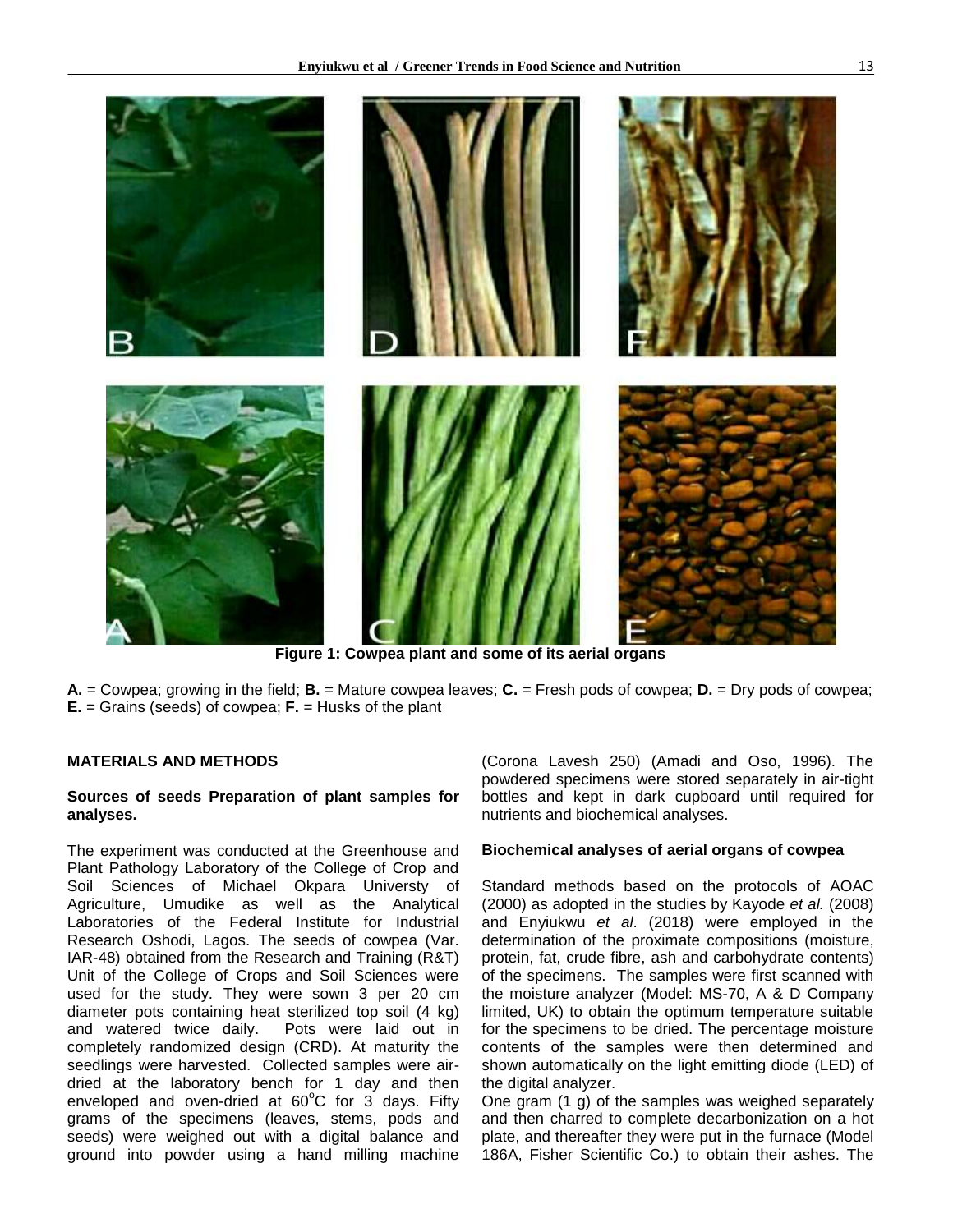ashes thus obtained were dissolved in 1N nitric acid and the resulting solutions were taken to the Atomic Absorption Spectrometer (Model: AA 7000, Schimadzu, Japan) for the analyses of their elemental nutrient (calcium, zinc, magnesium, phosphorus and iron) contents based on their absorbances from the machine.

Standards were prepared and run on the AAS, and a calibration curve **generated and from the calibration curve the comparative amounts of the elements were determined.** The biochemical compositions of the specimens to ascertain their nutrient values as food and feed were assessed in triplicate determinations (Kayode *et al.*, 2008; Enyiukwu *et al*., 2018).

#### **STATISTICAL ANALYSIS**

Data collected from this study were analyzed by analysis of variance (ANOVA) using the general linear model procedure in Genstat Release (Windows/PC Vista, version 12.10) at significant level of 5%. Means were separated and compared using Fishers LSD at probability of 0.05.

#### **RESULTS**

The results presented in Table 1 indicated the presence of essential proximate nutrients such as protein; carbohydrate, fats, crude fibre, and ash in all the aerial organs of cowpea. It showed that protein occurred in the range (11.21-34.91%), fat (0.81-5.45%), carbohydrate (31.11-57.02%), ash (2.81-12.05%), and crude fibre (3.94-22.12%). Values of all the nutmeats tested in the leaf, husk, seed and stem samples were significantly different amongst themselves. In the leaf samples, protein was the highest (P≤0.05) occurring nutrient (34.91%) followed by carbohydrate (31.11 %), however both were statistically (P≤0.05) superior to the values recorded for crude fibre, ash and fat. Carbohydrate which was recorded at 43.6 1% was the highest occurring nutrient in the stem tissues and it was significantly (P≤0.05) greater than crude fibre (16.87 %) and protein (15.64 %). The later parameters were higher (P≤0.05) in the stem than fat recorded at 1.29 %. Values of crude fibre and carbohydrate obtained in the husk were statistically (P≤0.05) not different, they were however superior to 11.21 % obtained for protein content (Table 1). In the seed, carbohydrate (57.02 %) was the highest occurring nutrient, followed by protein at 24.09 % and fat recorded at 1.70 % was the least.

Amongst the aerial organs of cowpea, protein was found in the largest amount in the leaf, followed by the seed but least in the husk, Compared to the husk and stem, carbohydrate was recorded in the highest amount in the seed, followed by the husks and least in the leaf. Crude fibre recorded at 22.12 % was highest in the husk, next to this was 19.46 % obtained from the leaf but least (3.94 %) in the seed samples. In terms of fat content, the husk recorded the least amount (0.81 %) while 5.42 % obtained from the leaf was the highest (Table 1).

| Nutrients (%)           | <b>Aerial Parts of Cowpea</b> |             |             |       |  |
|-------------------------|-------------------------------|-------------|-------------|-------|--|
|                         | Leaf                          | <b>Stem</b> | <b>Husk</b> | Seed  |  |
| <b>Moisture content</b> | 10.88                         | 11.80       | 19.09       | 13.00 |  |
| <b>Protein</b>          | 34.91                         | 15.64       | 11.21       | 24.09 |  |
| Fat                     | 5.42                          | 1.29        | 0.81        | 1.70  |  |
| Carbohydrate            | 31.11                         | 43.61       | 55.06       | 57.02 |  |
| Ash                     | 11.15                         | 12.05       | 11.25       | 2.81  |  |
| <b>Crude fibre</b>      | 19.46                         | 16.87       | 22.12       | 3.94  |  |
| LSD (0.05)              | 0.50                          | 0.80        | 36.05       | 0.64  |  |

**Table 1: Proximate composition of dried above ground organs of cowpea per 100 g (dry weight) Aerial Parts of Cowpea**

Table 2 shows the results of the macro- and micronutrients evaluations of the aerial specimens of cowpea. In the aerial specimens, calcium was recorded in the range (1.110-1615.20 mg), phosphorus (171.85- 554.01 mg) and potassium (1.03-13445.25 mg). The results furthermore indicated that the trace elementals such as iron were recorded in the range (0.89-65.21 mg), zinc (0.17-121.84 mg), magnesium (0.26- 1658.84 mg) and sodium (0.13-2216.10 mg). In the leaf samples, K detected at 13.50 g was the highest occurring nutrient and it was statistically (P≤0.05) superior to 2.22 g and 1.62 g recorded for magnesium and sodium respectively, whereas Fe at 65 mg was the least. Zn (1.66 mg) was the least amongst the nutrients detected in the stem samples and this was statistically (P≥0.05) inferior to Na (111.28 mg), K (230.12 mg), and P (554,01 mg) with the latest being the highest occurring nutrient. Similarly in the husk, phosphorus obtained at (171.01 mg) was also the highest detected nutrient and this was significantly (P≤0.05) higher than Na (78.29 mg); however both were significantly (P≤0.05) greater than Mg (0.26 mg) which was the least. Also, in the seed Mg was recorded at trace amount (0.13 mg), whereas Ca, P, K, (93.0 mg, 498.06 mg and 1.29 g respectively) were significantly (P≤0.05) different from one another with K being the highest occurring nutrient in this specimen.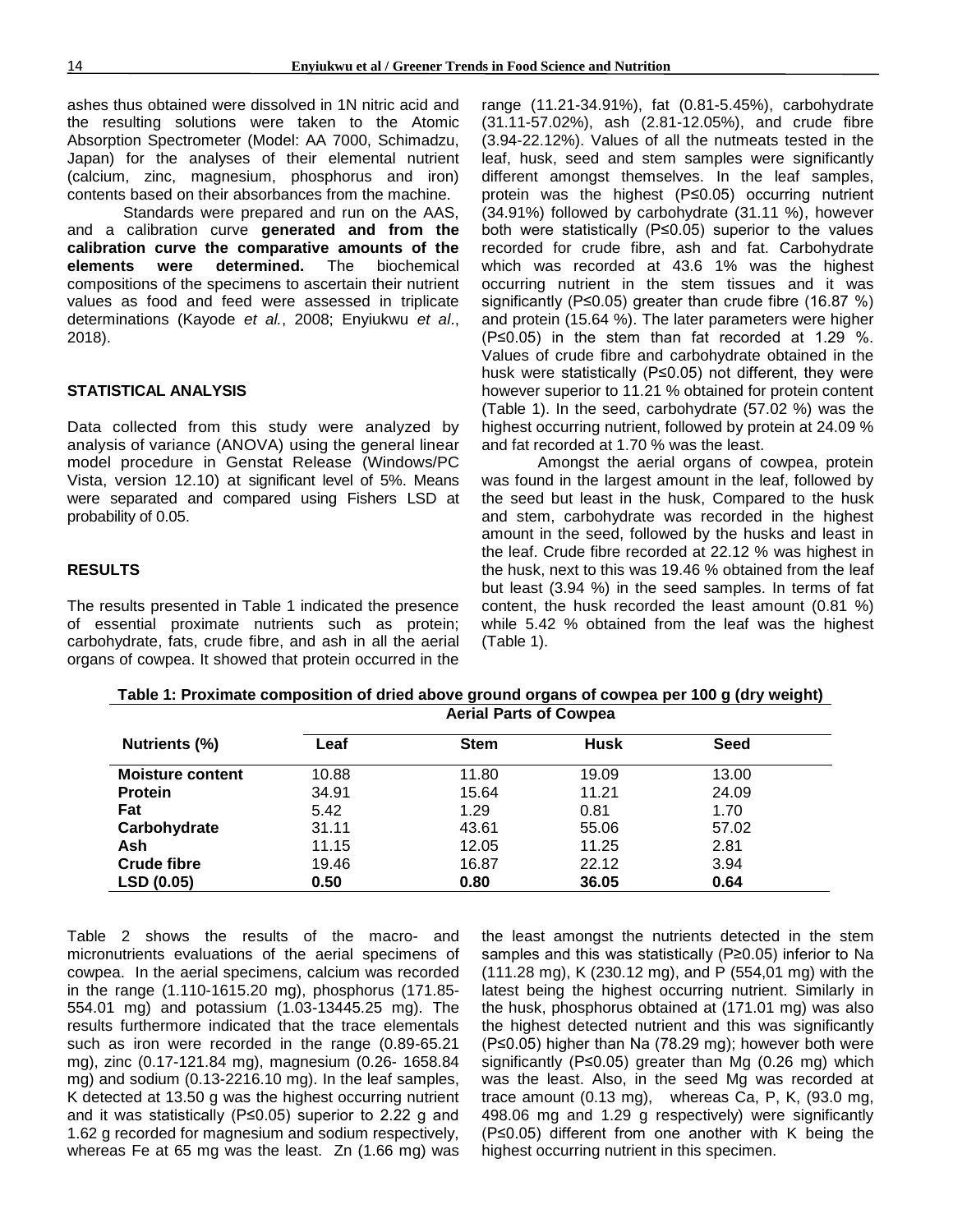|                   |             | <b>Aerial Organs of cowpea</b> |              |              |
|-------------------|-------------|--------------------------------|--------------|--------------|
| <b>Nutrients</b>  | Leaf        | <b>Stem</b>                    | <b>Husks</b> | <b>Seeds</b> |
| Zinc              | 121.84      | 1.66                           | 2.00         | 0.17         |
| Calcium           | 1.615.2     | 2.09                           | 1.15         | 93.10        |
| Sodium            | 2,216.1     | 111.28                         | 78.29        | 0.13         |
| Magnesium         | 1658.84     | 0.95                           | 0.26         | 0.09         |
| <b>Iron</b>       | 65.212      | 0.89                           | 1.54         | 11.00        |
| Potasssium        | 13,445.25   | 230.12                         | 1.03         | 1,292.25     |
| Phosphorus        | 554.01      | 326.50                         | 171.85       | 498.06       |
| <b>LSD (0.05)</b> | 249.00<br>. | 62.11                          | 36.33        | 105.42       |

 **\*\*values are in mg/ 100 g**

Results of the mean content of nutrients (proximate and elemental) of all the above ground organs of cowpea are shown in Fig 2. It shows that in terms of nutrient density, the leaf presenting a mean of 1522.22 was the most nutrient dense. It also reveals that the seed which gave a mean of 153.53 was next while the husk with a mean of 36.33 was the least in terms of nutrient density. In all the aerial organs of the crop, except for the crude fibre content (22.12 mg) which was highest in the husks, generally the proximate nutrients (protein, carbohydrate, fat, crude fibre and ash) were highest in the leaf specimen; followed by the seed (grain) sample, and least in the husk (Fig. 2). Also, compared to stem, husk and seed samples, the highest amounts of the elemental nutrients K, P, Ca, Na, Mg Fe and Zn was recorded from the leaf samples.



**Figure 2: Mean nutrient contents of cowpea aerial organs**

#### **DISCUSSION**

Cowpea a legume grown for centuries as companion and relay crop in many farming systems to improve soil fertility, reduce fallow periods and eliminate aluminum toxicity in the rhizosphere; is an important source of grains, leafy vegetables and haulms. Results of the biochemical and nutrient profiling of cowpea aerial organs in this study indicated the presence of a wide spectrum of nutrients including proteins, carbohydrates,

ash, crude fibre and fat in the specimens. This conforms to the findings of several workers who also reported the presence of these compounds (nutrients) in the above ground organs of cowpea and several other legumes such as jack bean and pigeon pea (Afolabi *et al*., 2012; Chikwendu *et al.,* 2014; Igbatim *et al*., 2014; FAO, 2018). Findings in this study showed that the protein, carbohydrate and crude fibre contents of the leaf and husk specimens (Table 1) conform and compare well with the range of values (39.20 % and 13.96 %; 30.39 %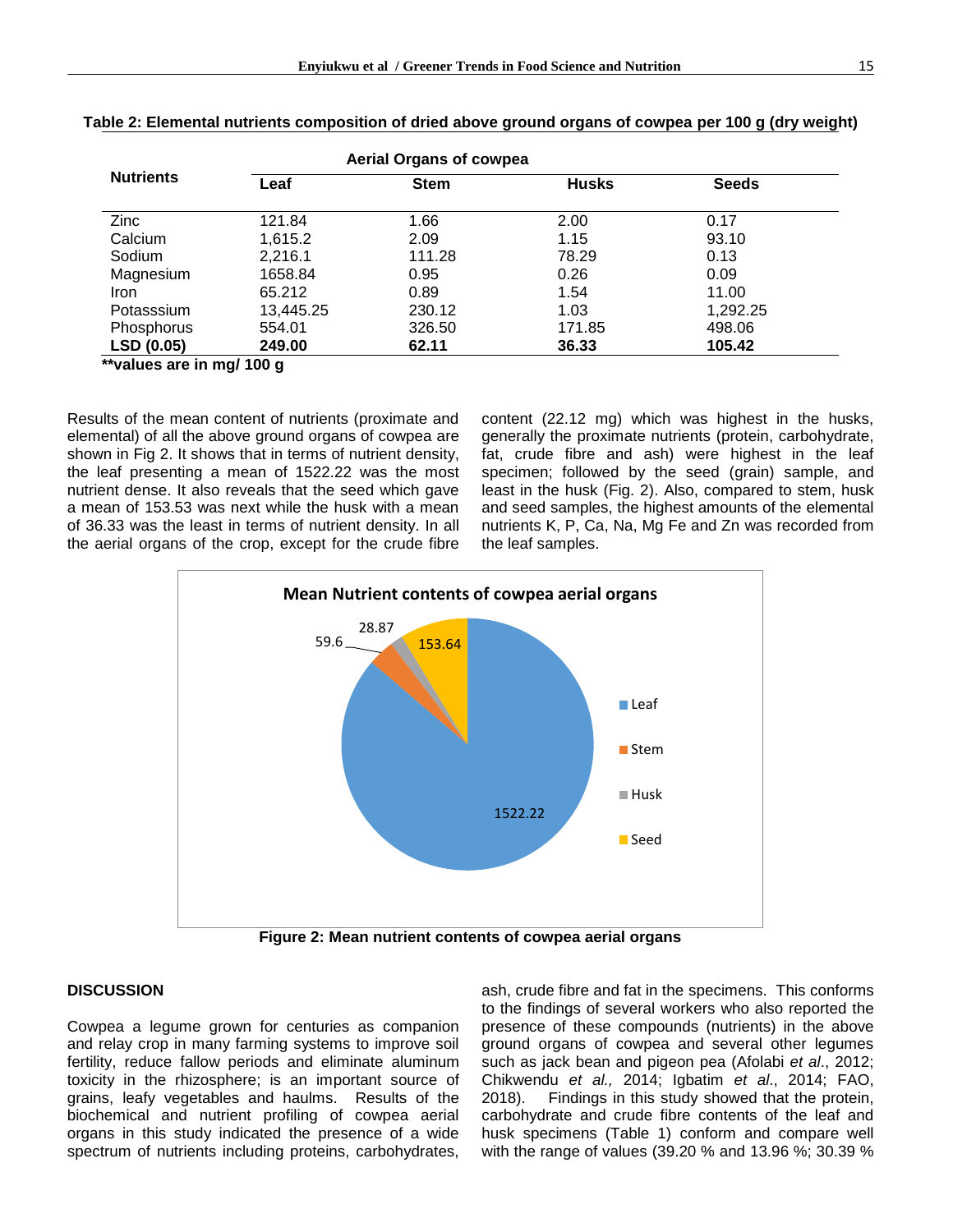and 53.90 %; 14.26 % and 20.42 %) reported for these parameters by Chikwendu *et al*. (2014) in the leaf and husk samples of the crop respectively. In contrast however, findings in this study also indicate that the protein and carbohydrate contents in the husk samples (Table 1) where superior to 7.4 % and 43.10 %; 4.1 % and 33.70 %; as well as 6.2 % and 47.4 % reported for protein and carbohydrate in mung bean, jack bean and pigeon pea respectively. Similarly, husk crude fibre content recorded at 22.12 % in this study was inferior to 32.3 % in mung bean, 44.3 % jack bean and 35.30 % in pigeon pea.

Cowpea can make protein rich contribution to food for humans (FAO, 2018)). As leafy vegetable, cowpea is reported as a good substitute for amaranth, lettuce, potato and pumpkins in several countries of Afro-Asia (Nielsen *et al*., 1997). The dry ground pods (husks) of the crop is used to complement (or supplement} melon in making Egusi soup in some parts of Nigeria. In humans, literature suggests that several health benefits has been attributed to consumption of cowpea leaves including preventing cancer and hypertension and enhancing heart functions (Enyiukwu *et al*., 2018). Finding from this study where significantly high amounts of protein, carbohydrate, prebiotics (crude fibre), and fat were recorded in the leaf and husk specimens may explain why these organs have been used as condiments, thickeners and taste-enhancers in some continental soups and tuber-based recipes in Nigeria (Olayiwole *et al*., 2012; Igbatim *et al*., 2014; Chikwendu *et al.,* 2014).

In the seeds, our findings in terms of protein, carbohydrate and crude fibre contents (24.09 %), (57.02 %) and (3.94 %) strongly agree with 22.30 % protein, 57.4-58.10 % carbohydrate and 4.2-4.8 % crude fibre reported for mung bean and cowpea by FAO (2018). The grains were found in a study to significantly improve the nutritional values and sensory attributes of cocoyambased recipes (Olayiwole *et al*., 2012; Chikwendu *et al*., 2014). Also, according to Oluwatofunmi *et al*. (2015) flours derived from grains of cowpea and bambara groundnut immensely boosted cereals for infant supplements. Trials on mice these authors noted showed that the supplement did not reduce their food acceptability, while liver and kidney function tests conducted on the animals indicated no impairments of any organs.

Nutrients play important roles in the productive performance of livestock and poultry (Addass *et al*., 2012; Balaeil, 2014). Besides elementals, carbohydrates, lipids and proteins are determinants of the nutritive value of forages. Variation in nutrient values amongst organs of cowpea has been reported, necessitating the combination of two or more feedstuffs in order to provide the required nutrients for proper performance of animals (Addass *et al*., 2012). Results of the Fe, Zn, Ca, and P profiling in this study (Table 2) sharply deviated from values of 7.50 mg, 1.66 mg, 1.40 mg and 135. 60 mg reported for the elementals in cowpea leaf by other scholars (Chikwendu *et al*., 2014). This may have been due to differences in the cowpea cultivars or sensitivities of the methods of nutrient profiling used in the study. Potassium is an essential elemental for conducting electrical impulses in the nerve tissues. It also plays important role in regulating the blood pressure in the circulatory systems whereas phosphorus is known to function in sexual virility. The high potassium (13.50 g) and phosphorus (0.55 g) contents have been suggested as reasons to encourage the adoption, utilization and consumption of cowpea leaves as vegetable (Enyiukwu *et al*., 2018). Iron recorded at 65.21 mg and 11.00 mg in the leaf and seed samples compared well with 17.8 mg and 1.8 mg reported in spinach (Axe, 2018). Besides, the high protein and carbohydrate contents of concentrates derived from the dried leaves of the crop, iron (Fe) could be another important reason for its adoption, and utilization in fighting malnutrition and ferrous deficiencies during periods of serious food insecurity outbreaks (www.leafforlife>VIGNAUNG). The ability of cowpea to play roles as soup ingredients, enhance tuber-based recipes and act as spinach-substitute was attributed to presence of large number of macro and micronutrients, fats, carbohydrates and protein in the crop (Olayiwole *et al*., 2012; Chikwendu *et al*., 2014).

Dry or fresh, variations in nutrient contents of various aerial organs of cowpea have been reported (Mamiro *et al*., 2011). Findings in this study where the seed protein content (24.09 %) is less than the 34.91 % recorded for the leaf are congruent with the reports of Mamiro *et al*. (2011) who showed that the cowpea leaf protein and amino acids contents outweigh that of the seed. Similarly, in this study with mean nutrient contents of 1522.22, 153.64, 59.60 and 28.89 for the leaf, seed, stem and husk respectively (Fig 2) our findings indicated that the leaf is the most nutrient dense organ of cowpea, followed by the seed, and stem with the husk being the least. This phenomenon is strongly concurrent with the report of Nielsen *et al*. (1997) that the leaf of the crop is more nutrient dense than the seed. It also agrees with the report of FAO (2018) where the proximate composition (especially protein and carbohydrate contents) of seeds of mung bean, pigeon pea and cowpea were greater than those of their respective husks. Most of the crop residues used for grazing during the dry season is low in nitrogen content; this usually results in poor feed intake and digestibility in animals (Addass *et al*., 2012). Cowpea can make valuable contribution of useful proteins for animal feed (Neil, 1992). On the basis of variation in nutrient contents of feedstuffs Addass *et al*. (2012) therefore concluded that supplementation of cereal crop residues with haulms of cowpea improved both feed intake and feed digestibility in test animals. Adequate knowledge of the nutrient values of different organs of feedstuffs especially legumes like cowpea will therefore contribute to increasing animal performance through proper feedstuff combination and aid to alleviating the problem of malnutrition, protein-iron deficiency and kwashiorkor in food insecure regions of the continent.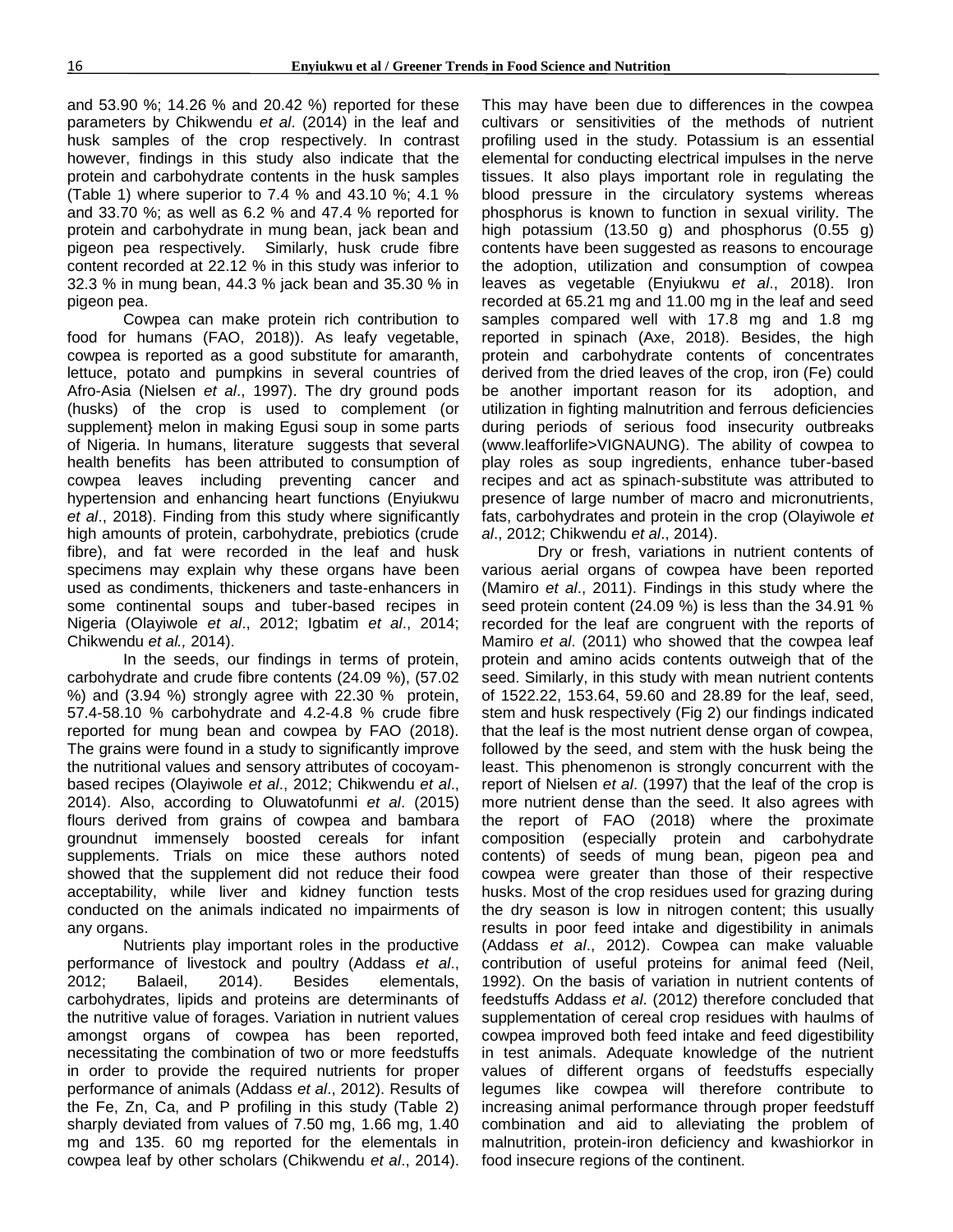#### **CONCLUSION**

The nutrient profiling in this study showed that cowpea leaf is the most nutrient dense organ of the crop; especially in terms of protein, potassium, phosphorus, calcium, magnesium, zinc, iron and sodium contents followed by the seed and stem samples. Though the husk was the least in mean nutrient density, however, the highest level of crude fibre and carbohydrate contents were recorded in the husk specimen. Adequate knowledge of this variation could lead to better feedstuff combination or feed formulation to improve animal feed intake, performance and production on the one hand. On the other hand it could improve food value, organoleptic properties of tuber or cereal-based recipes, as well as food consumption and digestibility especially in children and the elderly. In these ways cowpea could contribute greatly in the long run to reducing protein-calorie or iron malnutrition in the developing countries of Afro-Asia through improved animal protein production on the one hand and leafy vegetable or grain consumption by humans on the other.

### **REFRERENCES**

- AATF (African Agricultural Technology Foundation) (2012). Policy brief on Pod borer resistant cowpea potentials and constraints of cowpea for food and poverty **alleviation**. [www.aatf.org/cowpea/...Accessed](http://www.aatf.org/cowpea/...Accessed) July 7, 2016.
- Abdullahi A and Tsowa M. (2014). Economics of cowpea under small scale cowpea enterprise in Agricultural Zone 1 of Niger State Nigeria. *ISOR J. Agric. Vet. Sci.* 7(4): 84-94
- Afolabi, I. S. Akpokene, O. N., Fashola, D. V. and Famakin, T. C. (2012). Comparative evaluation of the nutritional benefits of some underutilized plant leaves. J. Nat. Prod. Plant Res. 2(2): 261-266.
- Alemu, M., Asfew, Z., Woldu, Z., Fanta, B. A. and Medvecky, B. (2016). Cowpea (*Vigna unguiculata* L. Walp..) landrace density in northern Ethiopia. *Int. J. Biodiiver. Conserv*. 8(11): 217-309.
- Amadi J. E. and Oso, B. A. (1996). Mycoflora of cowpea seeds (*Vigna unguiculata* L.) and their effects on seed nutrient contents and germination. *Nig. J. of Science* 30: 63-69.
- A.O.A.C. (Association of Organic and Analytical Chemist) (2000) Official Methods of Analysis International  $(17<sup>th</sup> Ed)$ . Washington DC., USA.
- Aveling, T. (2007).Cowpea Pathology Research. Pretoria South, Africa. Pp 1-7.
- Awurum, A. N. (2000). Effect of planting date on the incidence and severity of some fungi diseases of cowpea in the humid tropics of Southeast Nigeria. *J. Sust. Agric. Environ* 128-133.
- Awurum, A. N. and Enyiukwu, D. N. (2013). Evaluation of the seed-dressing potentials of phytochemicals from *Carica papaya* and *Piper guineense* on the

germination of cowpea (*Vigna unguiculata* L. Walp) seeds and incidence of the seed-borne fungi*. Continental J. Agric. Sci.* 7(1): 29-35.

- Axe (2018). Natural remedies for iron Top 10 iron rich food, iron deficiency and iron benefits. [http://draxe.com.top-10-iron-rich-foods](http://draxe.com.top-10-iron-rich-foods/) Accessed July 27, 2018
- Balaiel, N. G. (2014). Effects of dietary levels of cowpea (*Vigna unguiculata* L. Walp.) seeds on broiler performance and some serum biochemical factors. *Online Journal of Animal and Feed Sci*. 4(1): 01-05.
- Campos-Vega, R., Laorca-Pina, G. and Oomah, D.B. (2010). Minor pulses and their potential impacts on human health. *Food Res. Int.* 43: 461-482.
- Chikwendu, J. N., Igbatim, A. C. and Obizoba, I. C. (2014). Chemical composition of processed cowpea tender leaves and husks. *Int. J. Sci. Res. Publ*. 4(5): 001-005.
- Davies, D. W. Oelke, E. A. Oplinger, E. S., Doll, J. D., Hanson, C. V. and Putnam, D. H. (2012). Cowpea alternative field crops manual, Pp 1-9. [www.hort.pordue.edu/newcrop/afcm/cowpea.html](http://www.hort.pordue.edu/newcrop/afcm/cowpea.html%20Retrieved%20July%2013)  [Retrieved July 13,](http://www.hort.pordue.edu/newcrop/afcm/cowpea.html%20Retrieved%20July%2013) 2012.
- Duke, J. A (1983). *Vigna unguiculata* L. Walp. *Ssp. unguiculata.* Handbook of energy crops (Unpublished). [www.hort.org/cowpea...Accessed](http://www.hort.org/cowpea...Accessed%20October%208)  [October 8,](http://www.hort.org/cowpea...Accessed%20October%208) 2016.
- Enyiukwu, D. N. and Awurum, A. N. (2013a). Fungitoxic effects of *Carica papaya* and *Piper guineense* extracts against *Colletotrichum destructivum* in the glasshouse. *Continental J. Agric. Sci.* 7(1): 23-28.
- Enyiukwu, D. N. and Awurum, A. N. (2013b). Fungitoxic principles and antifungal activity of extracts from *Carica papaya* and *Piper guineense* on *Colletotrichum destructivum*. *Continental J. Biol. Sci.* 6(1): 29-36.
- Enyiukwu, D. N., Amadioha, A. C.and Ononuju, C. C. (2018). (Accepted) Nutritional significance of cowpea leaves for human consumption. Greener Journal of Agriculture *In Press.*
- FAO (Food and Agricultural Organisation of the United Nations) (International Year of Pulses) (2016). Nutritious seeds for a sustainable future. National Programme for Food Security (NPFS) Abuja, Nigeria, Pp 1-2.
- FAO (Food and Agricultural Organisation of the United Nations) (2018). Nutrient sources – composition of feedstuff and fertilizers [http://www.fao.org/docep/field/003/A... Accessed](http://www.fao.org/docep/field/003/A...%20Accessed%20July%2014)  [July 14,](http://www.fao.org/docep/field/003/A...%20Accessed%20July%2014) 2018
- Hallensleben, M., Polreich, S., Heller, J. and Maas B. L. (2009). Assessment of the importance and utilization of of cowpea (*Vigna unguiculata* L. Walp.) as leafy vegetable in small scale farm livelihoods in Tanzania East Africa. Conference on International Research in Food Science Natural Resource Management and rural Development Tripentag, University of Hamburg, October 6-8, 2009.
- Health Benefit Times (2016). Health benefits of cowpea leaves.